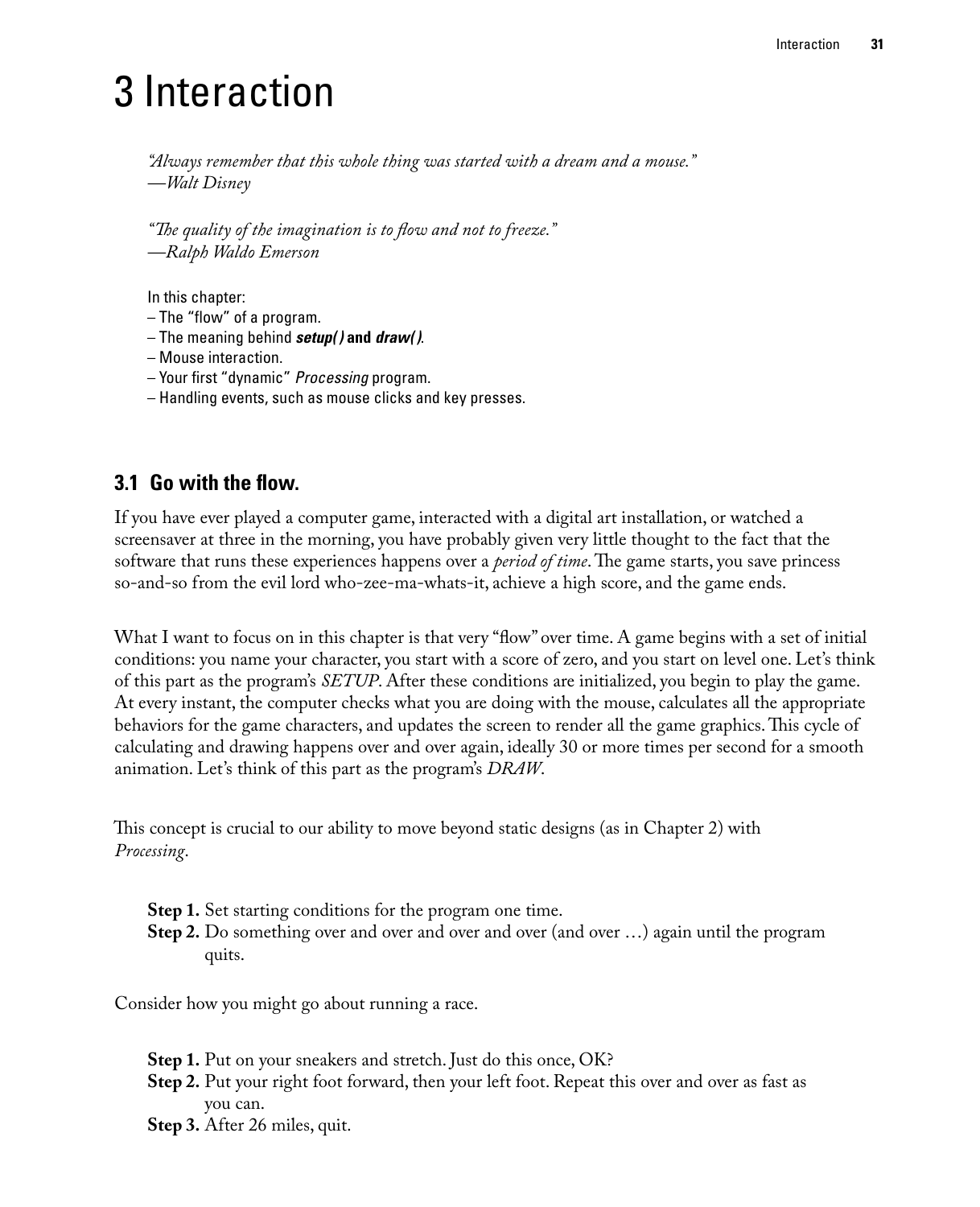*Exercise 3-1: In English, write out the "flow" for a simple computer game, such as Pong. If you are not familiar with Pong, visit: http://en.wikipedia.org/wiki/Pong .* 

\_\_\_\_\_\_\_\_\_\_\_\_\_\_\_\_\_\_\_\_\_\_\_\_\_\_\_\_\_\_\_\_\_\_\_\_\_\_\_\_\_\_\_\_\_\_\_\_\_\_\_\_\_\_\_\_\_\_\_\_\_\_\_

\_\_\_\_\_\_\_\_\_\_\_\_\_\_\_\_\_\_\_\_\_\_\_\_\_\_\_\_\_\_\_\_\_\_\_\_\_\_\_\_\_\_\_\_\_\_\_\_\_\_\_\_\_\_\_\_\_\_\_\_\_\_\_

\_\_\_\_\_\_\_\_\_\_\_\_\_\_\_\_\_\_\_\_\_\_\_\_\_\_\_\_\_\_\_\_\_\_\_\_\_\_\_\_\_\_\_\_\_\_\_\_\_\_\_\_\_\_\_\_\_\_\_\_\_\_\_

\_\_\_\_\_\_\_\_\_\_\_\_\_\_\_\_\_\_\_\_\_\_\_\_\_\_\_\_\_\_\_\_\_\_\_\_\_\_\_\_\_\_\_\_\_\_\_\_\_\_\_\_\_\_\_\_\_\_\_\_\_\_\_



 Now that we are good and exhausted from running marathons in order to better learn programming, we can take this newfound knowledge and apply it to our first "dynamic" Processing sketch. Unlike Chapter 2's static examples, this program will draw to the screen continuously (i.e., until the user quits). This is accomplished by writing two "blocks of code" *setup()* and **draw()**. Technically speaking  $\textit{setup}()$  and  $\textit{draw}($ ) are functions. We will get into a longer discussion of writing our own functions in a later chapter; for now, we understand them to be two sections where we write code.

## *What is a block of code?*

A block of code is any code enclosed within curly brackets.

```
 { 
  A block of code 
 }
```
Blocks of code can be nested within each other, too.

```
 { 
  A block of code 
\{ A block inside a block of code 
  } 
 }
```
This is an important construct as it allows us to separate and manage our code as individual pieces of a larger puzzle. A programming convention is to indent the lines of code within each block to make the code more readable. *Processing* will do this for you via the Auto-Format option (Tools  $\rightarrow$ Auto-Format).

 Blocks of code will reveal themselves to be crucial in developing more complex logic, in terms of *variables*, *conditionals*, *iteration*, *objects* , and *functions* , as discussed in future chapters. For now, we only need to look at two simple blocks: *setup*() and *draw***()**.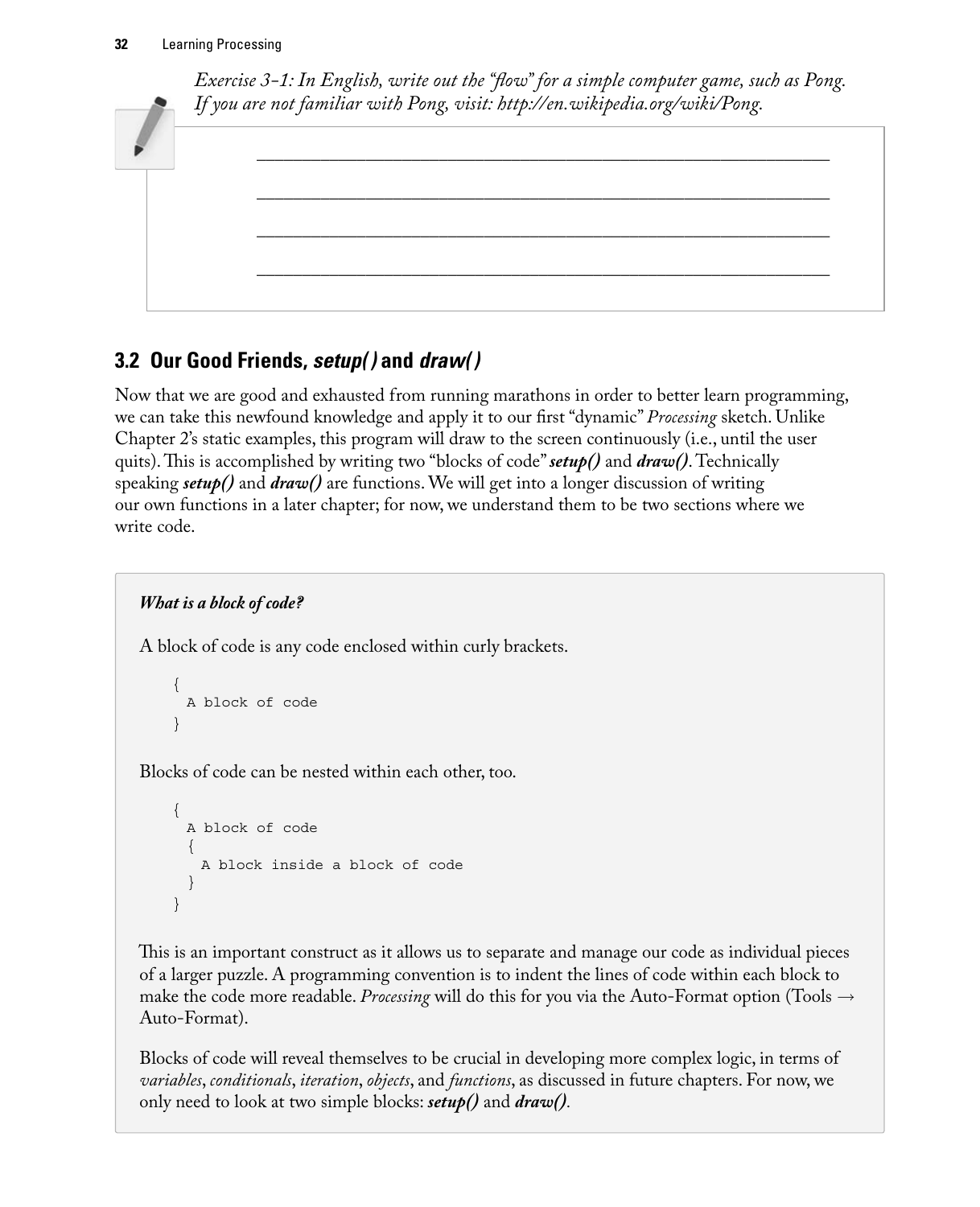Let's look at what will surely be strange-looking syntax for *setup( )* and *draw( )* . See Figure 3.1 .



Admittedly, there is a lot of stuff in Figure 3.1 that we are not entirely ready to learn about. We have covered that the curly brackets indicate the beginning and end of a " block of code, "but why are there parentheses after "setup" and "draw"? Oh, and, my goodness, what is this "void" all about? It makes me feel sad inside! For now, we have to decide to feel comfortable with not knowing everything all at once, and that these important pieces of syntax will start to make sense in future chapters as more concepts are revealed.

For now, the key is to focus on how Figure 3.1's structures control the flow of our program. This is shown in Figure 3.2.



How does it work? When we run the program, it will follow our instructions precisely, executing the steps in  $\text{setup}($  first, and then move on to the steps in  $\text{draw}($ ). The order ends up being something like:

1a, 1b, 1c, 2a, 2b, 2a, 2b, 2a, 2b, 2a, 2b, 2a, 2b, 2a, 2b …

Now, we can rewrite the Zoog example as a dynamic sketch. See Example 3–1 .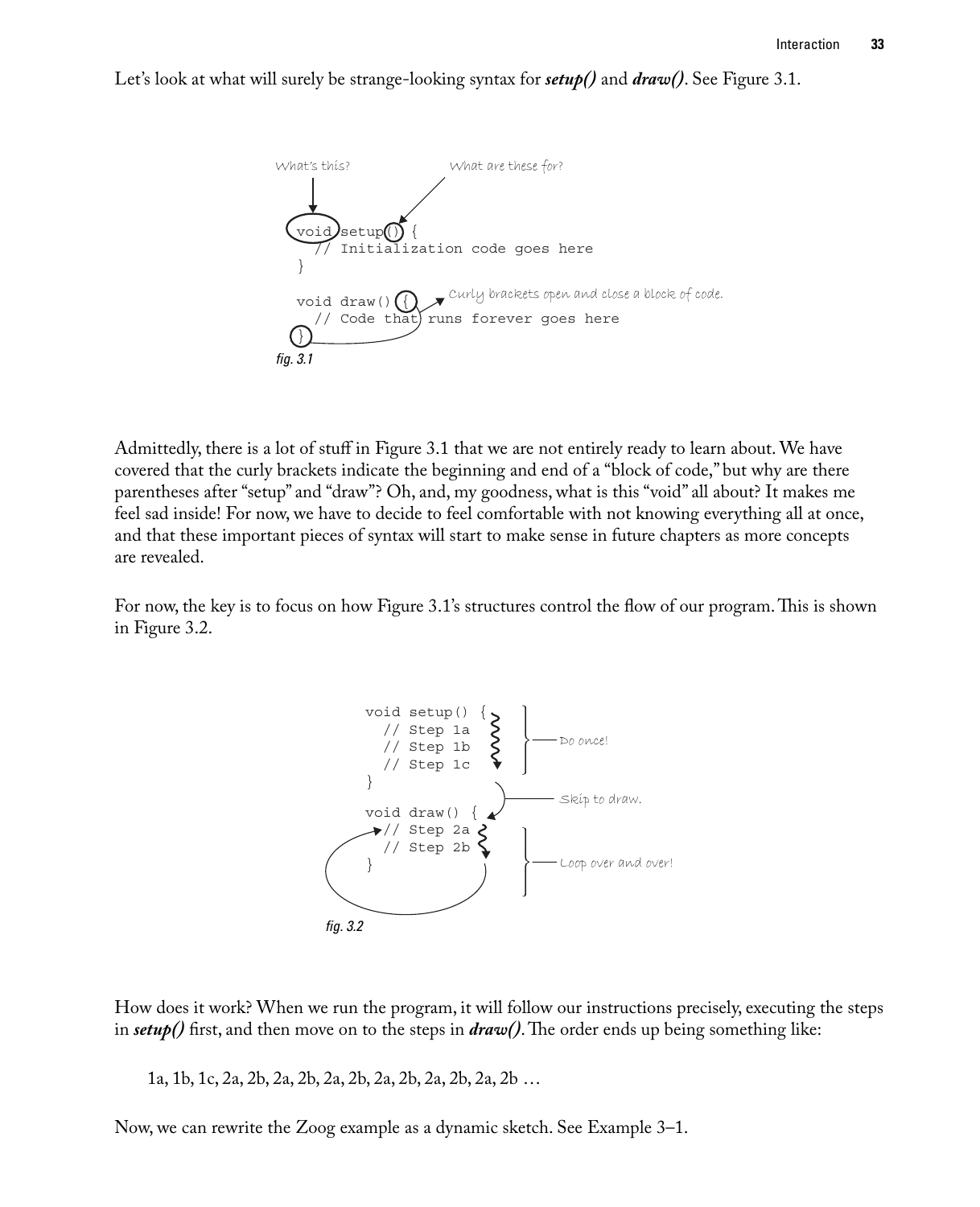#### **Example 3-1: Zoog as dynamic sketch**

```
 void setup() { 
  // Set the size of the window 
  size(200,200); 
 } 
 void draw() { 
  // Draw a white background 
  background(255); 
  // Set CENTER mode 
  ellipseMode(CENTER); 
  rectMode(CENTER); 
  // Draw Zoog's body 
  stroke(0); 
  fill(150); 
  rect(100,100,20,100); 
  // Draw Zoog's head 
  stroke(0); 
  fill(255); 
  ellipse(100,70,60,60); 
  // Draw Zoog's eyes 
 fill(0); ellipse(81,70,16,32); 
  ellipse(119,70,16,32); 
  // Draw Zoog's legs 
  stroke(0); 
  line(90,150,80,160); 
  line(110,150,120,160);
```
setup() runs first one time. size() should always be first line of **setup**() since *Processing* will not be able to do anything before the window size if specified.

**draw()** loops continuously until you close the sketch window.





Take the code from Example 3-1 and run it in *Processing.* Strange, right? You will notice that nothing in the window changes. This looks identical to a *static* sketch! What is going on? All this discussion for nothing?

Well, if we examine the code, we will notice that nothing in the **draw**() function *varies*. Each time through the loop, the program cycles through the code and executes the identical instructions. So, yes, the program is running over time redrawing the window, but it looks static to us since it draws the same thing each time!



}

 *Exercise 3-2: Redo the drawing you created at the end of Chapter 2 as a dynamic program. Even though it will look the same, feel good about your accomplishment!*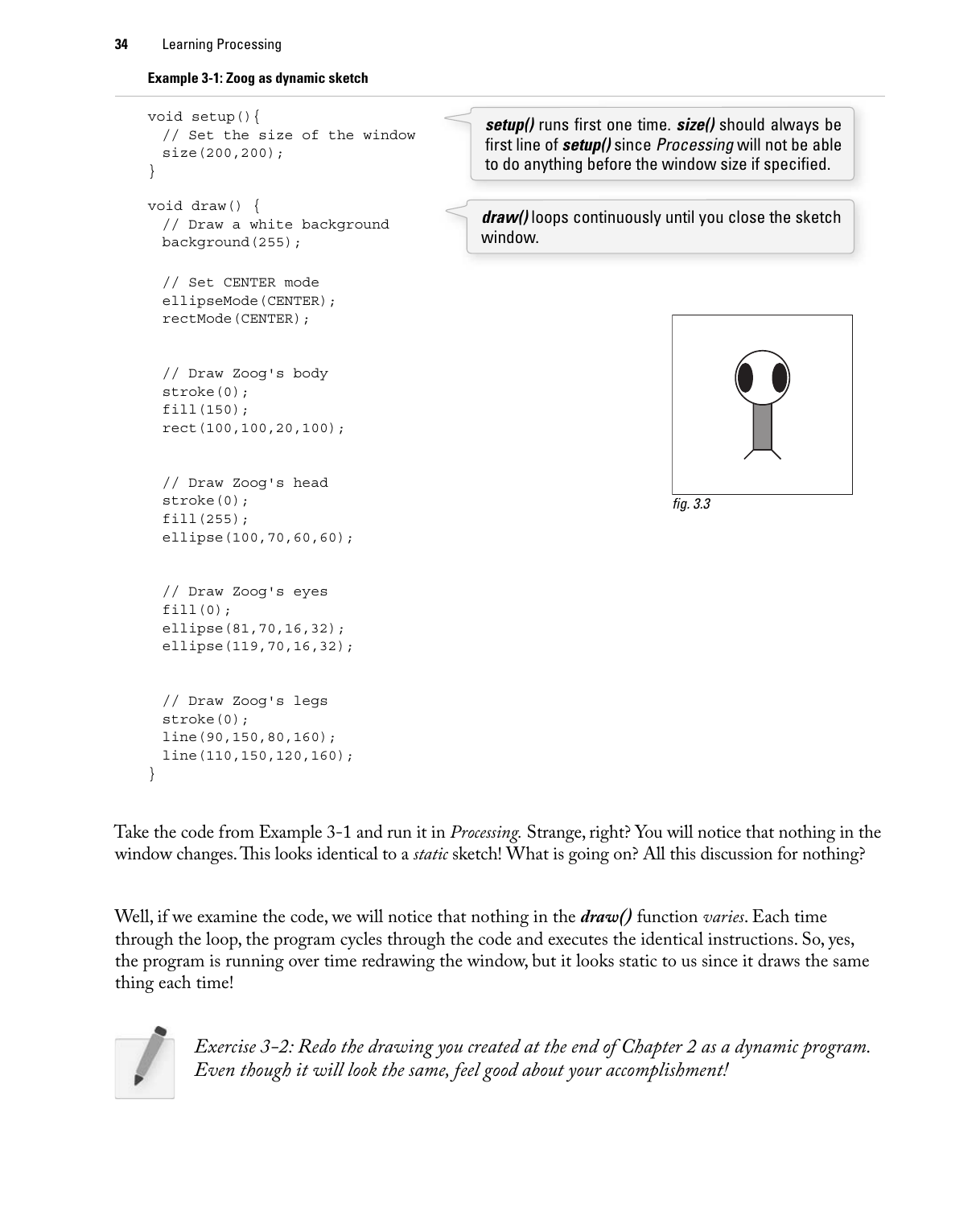## **3.3 Variation with the Mouse**

Consider this. What if, instead of typing a number into one of the drawing functions, you could type " the mouse's *X* location" or "the mouse's *Y* location."

line(the mouse's X location, the mouse's Y location, 100, 100);

In fact, you can, only instead of the more descriptive language, you must use the keywords *mouseX* and *mouseY*, indicating the horizontal or vertical position of the mouse cursor.

#### **Example 3-2: mouseX and mouseY**



*Exercise 3-3: Explain why we see a trail of rectangles if we move background() to setup(), leaving it out of draw()*.



## *An Invisible Line of Code*

If you are following the logic of  $\mathit{setup}()$  and  $\mathit{draw}($ ) closely, you might arrive at an interesting question: *When does* Processing *actually display the shapes in the window? When do the new pixels appear?*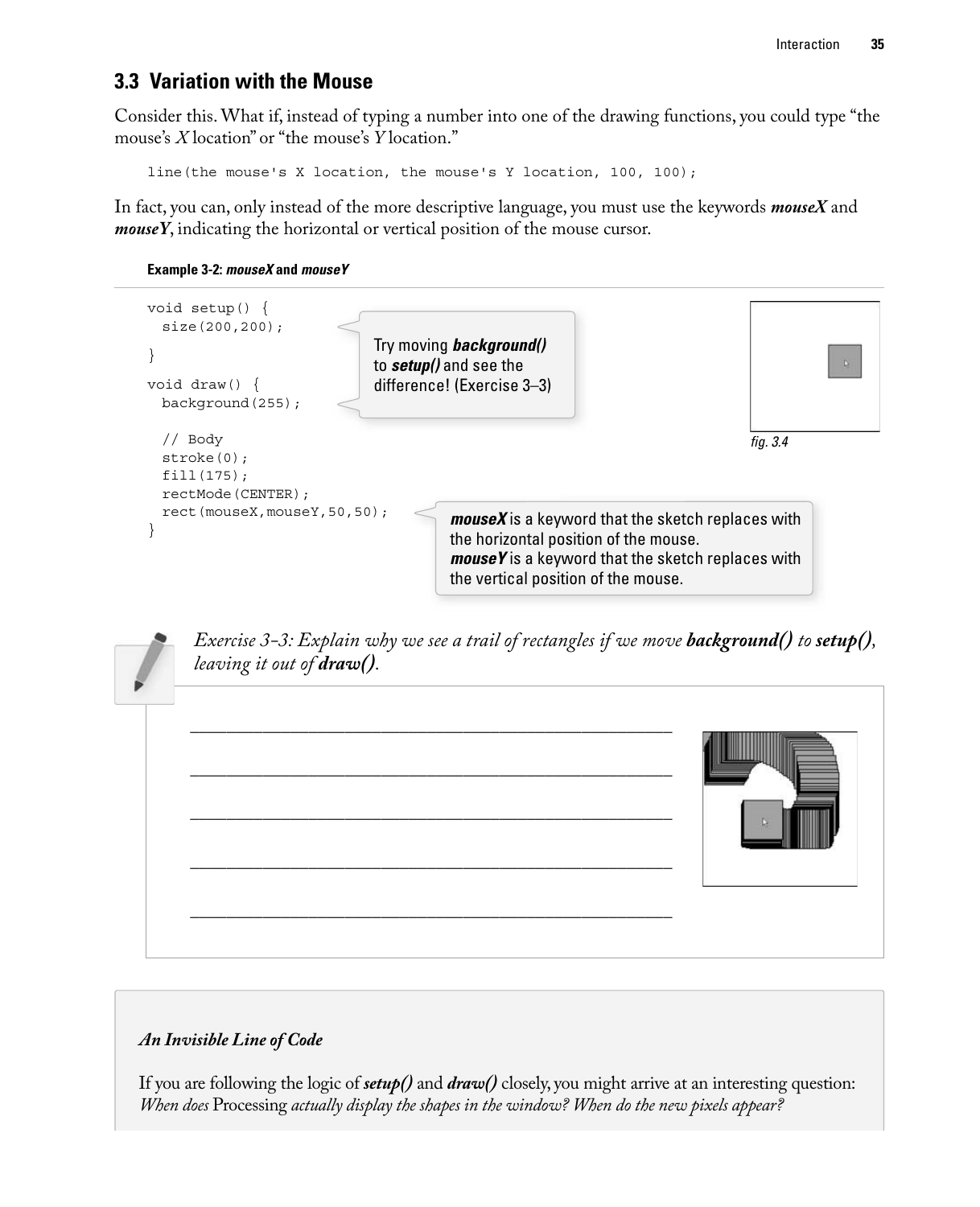On first glance, one might assume the display is updated for every line of code that includes a drawing function. If this were the case, however, we would see the shapes appear onscreen one at a time. This would happen so fast that we would hardly notice each shape appearing individually. However, when the window is erased every time **background**() is called, a somewhat unfortunate and unpleasant result would occur: flicker.

*Processing* solves this problem by updating the window only at the end of every cycle through *draw*(). It is as if there were an invisible line of code that renders the window at the end of the *draw()* function.

```
 void draw() { 
  // All of your code 
  // Update Display Window -- invisible line of code we don't see 
 }
```
This process is known as *double-buffering* and, in a lower-level environment, you may find that you have to implement it yourself. Again, we take the time to thank *Processing* for making our introduction to programming friendlier and simpler by taking care of this for us.

 We could push this idea a bit further and create an example where a more complex pattern (multiple shapes and colors) is controlled by *mouseX* and *mouseY* position. For example, we can rewrite Zoog to follow the mouse. Note that Zoog's body is located at the exact location of the mouse ( *mouseX, mouseY* ), however, other parts of Zoog's body are drawn relative to the mouse. Zoog's head, for example, is located at (*mouseX, mouseY-30*). The following example only moves Zoog's body and head, as shown in Figure 3.5.

#### **Example 3-3: Zoog as dynamic sketch with variation**

```
 void setup() { 
  size(200,200); // Set the size of the window 
 smooth();
 } 
 void draw() { 
  background(255); // Draw a white background 
   // Set ellipses and rects to CENTER mode 
  ellipseMode(CENTER); 
  rectMode(CENTER); 
  // Draw Zoog's body 
  stroke(0); 
  fill(175); 
  rect(mouseX,mouseY,20,100); 
  // Draw Zoog's head 
  stroke(0); 
  fill(255); 
  ellipse(mouseX,mouseY-30,60,60); 
                                                                               fia. 3.5
                                             Zoog's head is drawn above the body 
                                             at the location (mouseX, mouseY-30).
                                              Zoog's body is drawn at the location 
                                              (mouseX, mouseY).
```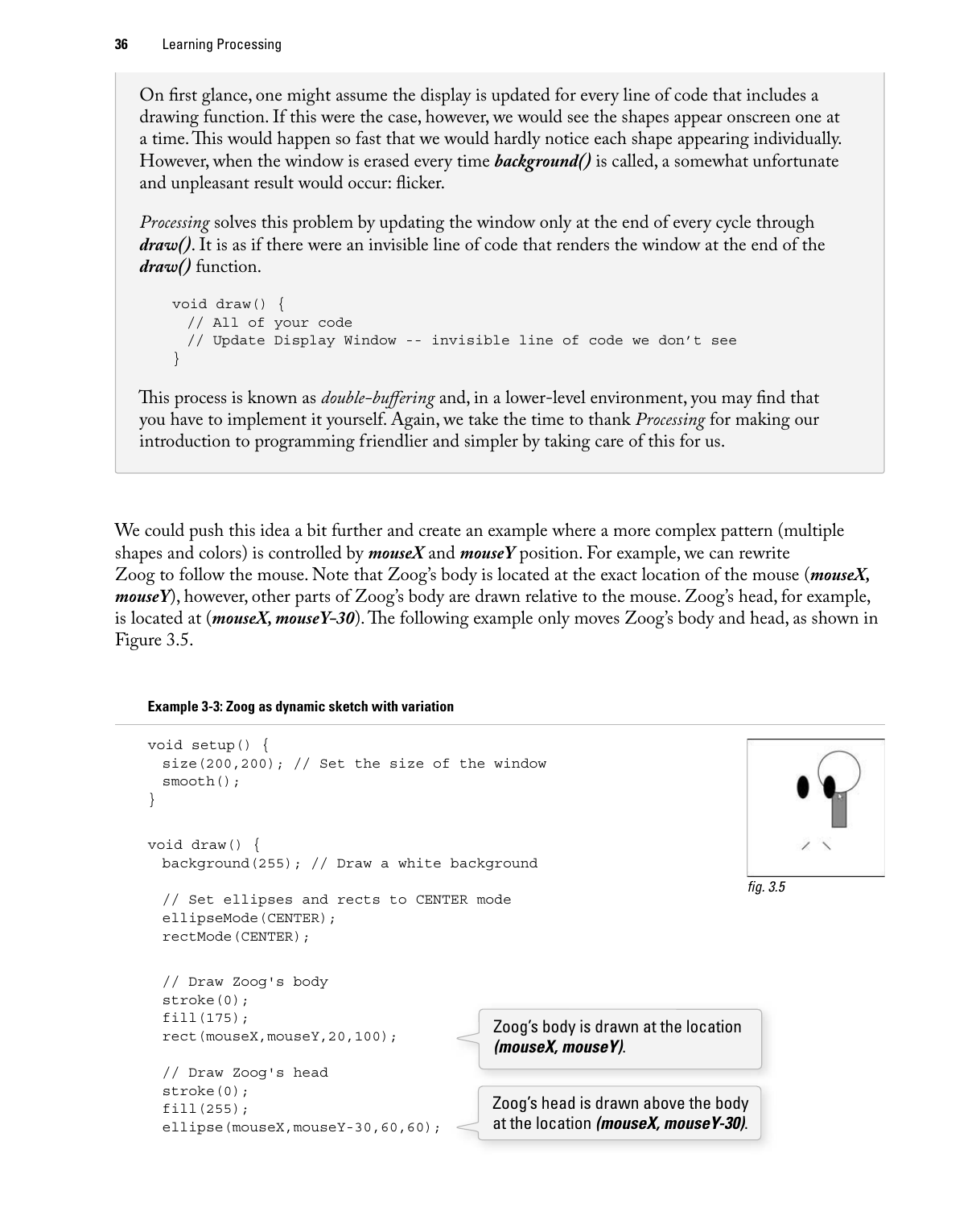```
 // Draw Zoog's eyes 
fill(0); ellipse(81,70,16,32); 
 ellipse(119,70,16,32); 
 // Draw Zoog's legs 
 stroke(0); 
 line(90,150,80,160); 
 line(110,150,120,160);
```
 *Exercise 3-4: Complete Zoog so that the rest of its body moves with the mouse.* 

| // Draw Zoog's eyes<br>fill(0);                     |    |
|-----------------------------------------------------|----|
| ellipse(<br>, 16, 32);<br>$\mathcal{L}$             |    |
| ellipse(<br>, 16, 32);<br>$\mathbf{r}$              |    |
| // Draw Zoog's legs<br>stroke(0);                   |    |
| line(<br>$\mathbf{r}$ , $\mathbf{r}$ , $\mathbf{r}$ | ); |
| line (<br>$\overline{1}$                            |    |



}

 *Exercise 3-5: Recode your design so that shapes respond to the mouse (by varying color and location).* 

In addition to *mouseX* and *mouseY*, you can also use *pmouseX* and *pmouseY*. These two keywords stand for the "previous" mouse *X* and mouse *Y* locations, that is, where the mouse was the last time we cycled through *draw()*. This allows for some interesting interaction possibilities. For example, let's consider what happens if we draw a line from the previous mouse location to the current mouse location, as illustrated in the diagram in Figure 3.6 .

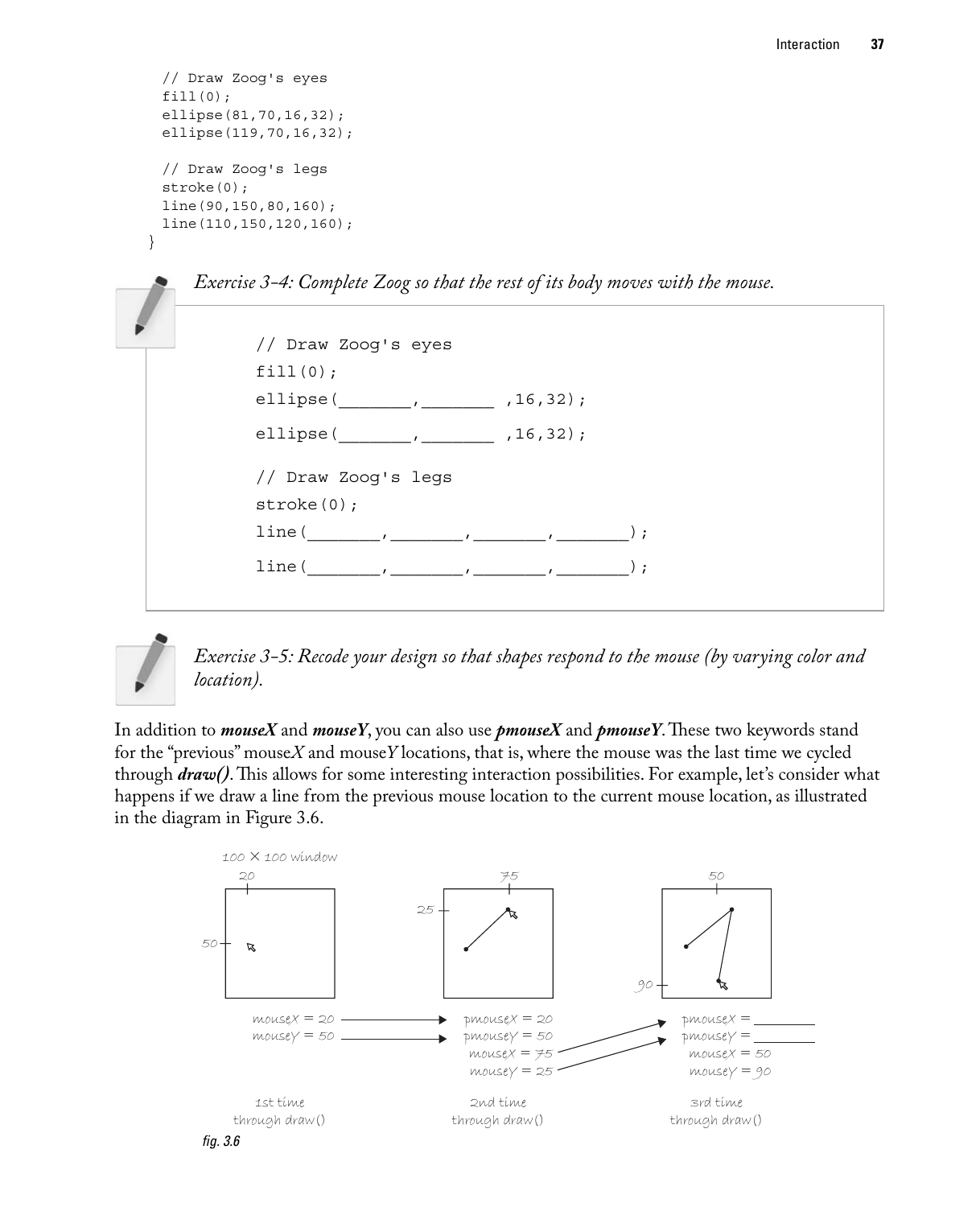#### **38** Learning Processing



By connecting the previous mouse location to the current mouse location with a line each time through  $draw()$ , we are able to render a continuous line that follows the mouse. See Figure 3.7.

#### **Example 3-4: Drawing a continuous line**



*Exercise 3-7: The formula for calculating the speed of the mouse's horizontal motion is the absolute value of the diff erence between mouseX and pmouseX . ! e absolute value of a*  number is defined as that number without its sign:

- *The absolute value of –2 is 2.*
- *The absolute value of 2 is 2.*

In Processing, we can get the absolute value of the number by placing it inside the **abs()** function, *that is,*

•  $abs(-5) \rightarrow 5$ 

*The speed at which the mouse is moving is therefore:* 

• abs( *mouseX - pmouseX* )

*Update Exercise 3-7 so that the faster the user moves the mouse, the wider the drawn line. Hint: look up strokeWeight( ) in the*  Processing *reference*.

stroke(255);



 $line(pmowski,pmouse Y,$ mouse  $X,$ mouse  $X$ , mouse  $Y$ );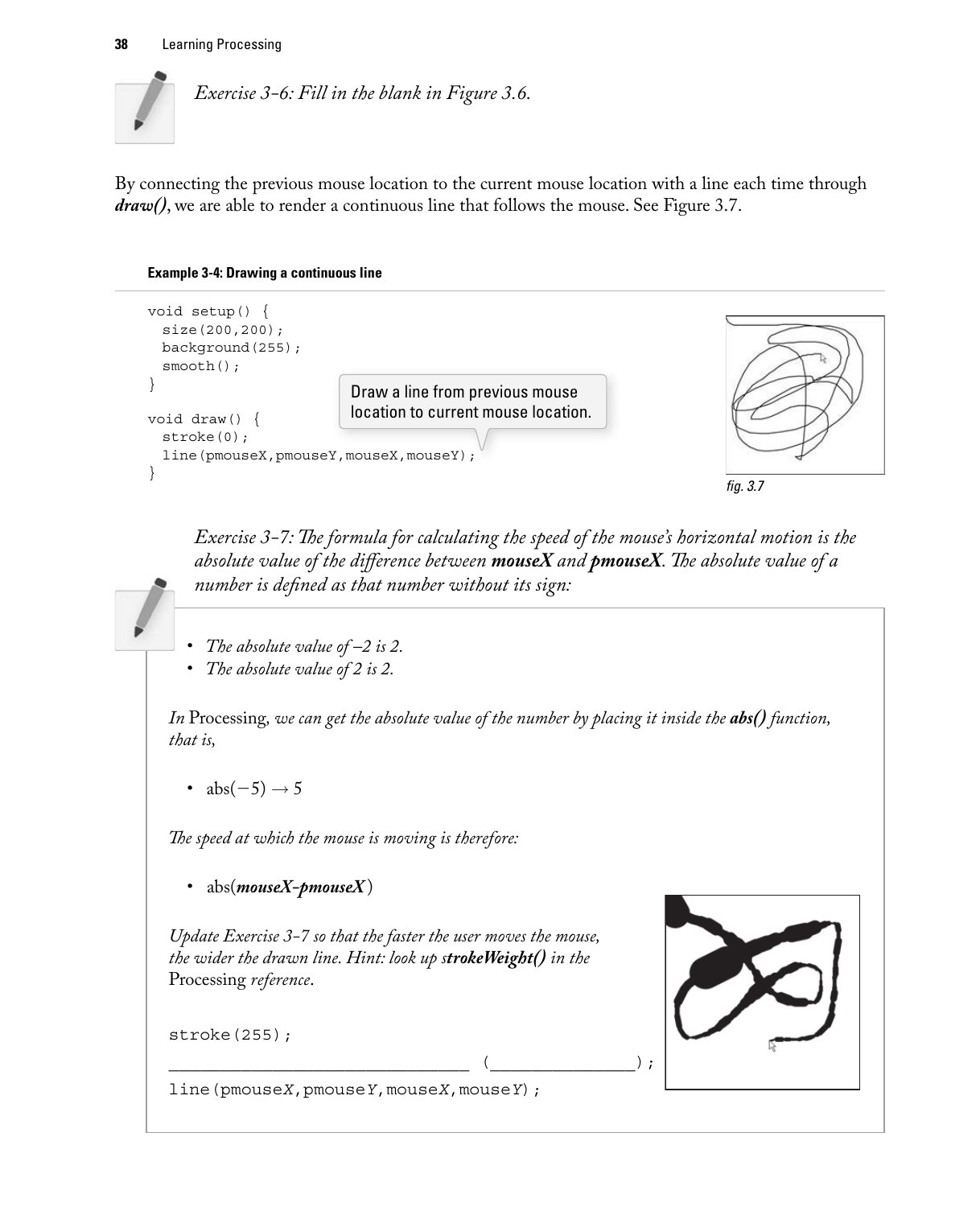# **3.4 Mouse Clicks and Key Presses**

We are well on our way to creating dynamic, interactive *Processing* sketches through the use the *setup*() and *draw( )* framework and the *mouseX* and *mouseY* keywords. A crucial form of interaction, however, is missing—clicking the mouse!

 In order to learn how to have something happen when the mouse is clicked, we need to return to the flow of our program. We know *setup()* happens once and  $\frac{d\eta}{d\omega}$  loops forever. When does a mouse click occur? Mouse presses (and key presses) as considered *events* in *Processing*. If we want something to happen (such as " the background color changes to red " ) when the mouse is clicked, we need to add a third block of code to handle this event.

This event "function" will tell the program what code to execute when an event occurs. As with  $setup()$ , the code will occur once and only once. That is, once and only once for each occurrence of the event. An event, such as a mouse click, can happen multiple times of course!

These are the two new functions we need:

- *mousePressed()*—Handles mouse clicks.
- *keyPressed()*—Handles key presses.

The following example uses both event functions, adding squares whenever the mouse is pressed and clearing the background whenever a key is pressed.

#### **Example 3-5: mousePressed( ) and keyPressed( )**



In Example 3-5, we have four functions that describe the program's flow. The program starts in *setup()* where the size and background are initialized. It continues into *draw( )*, looping endlessly. Since *draw( )* contains no code, the window will remain blank. However, we have added two new functions: *mousePressed( )* and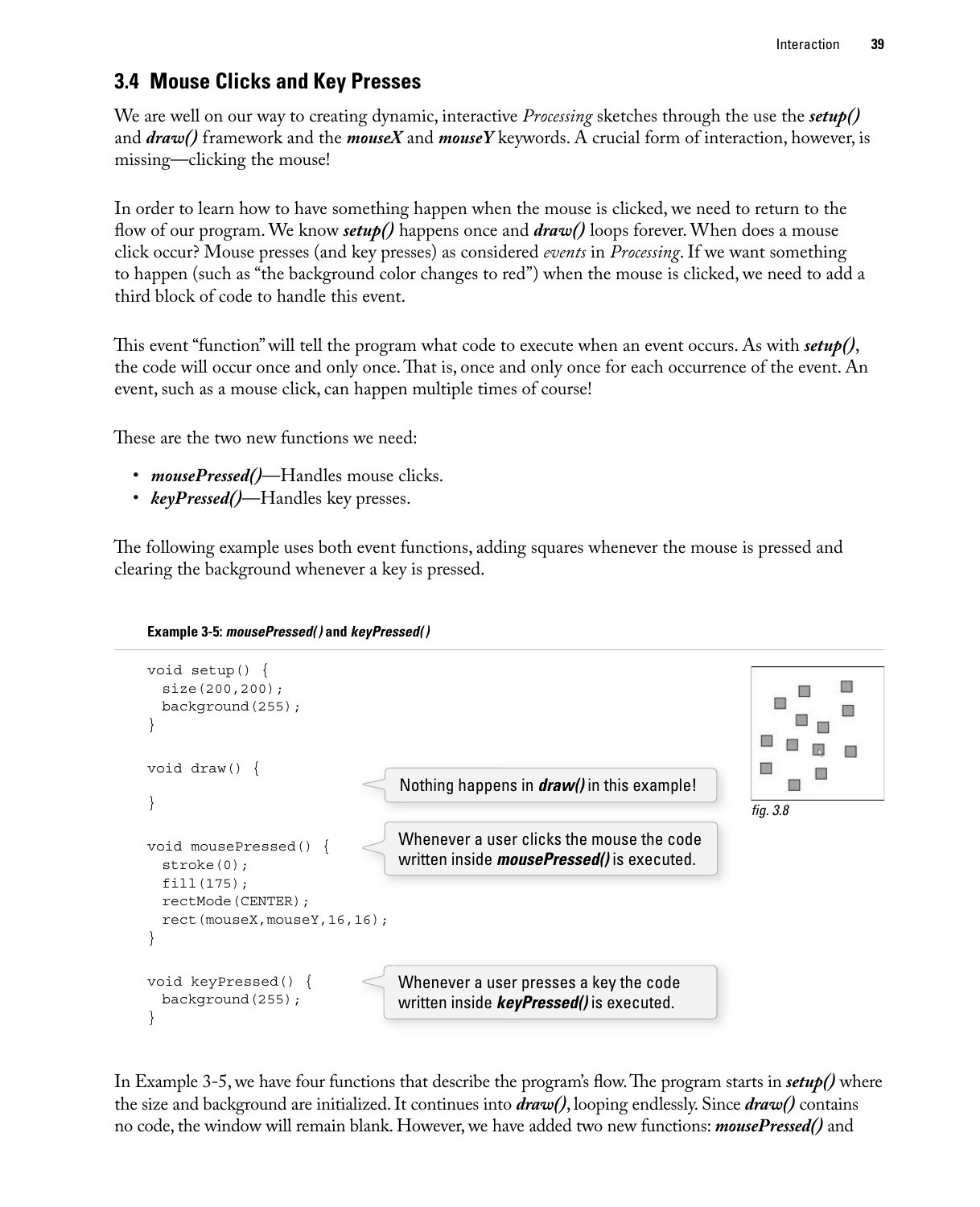*keyPressed()*. The code inside these functions sits and waits. When the user clicks the mouse (or presses a key), it springs into action, executing the enclosed block of instructions once and only once.



 *Exercise 3-8: Add " background(255); " to the draw( ) function. Why does the program stop working?* 

We are now ready to bring all of these elements together for Zoog.

- Zoog's entire body will follow the mouse.
- Zoog's eye color will be determined by mouse location.
- Zoog's legs will be drawn from the previous mouse location to the current mouse location.
- When the mouse is clicked, a message will be displayed in the message window: " Take me to your leader!"

Note the addition in Example 3–6 of the function *frameRate(). frameRate()*, which requires an integer between 1 and 60, enforces the speed at which *Processing* will cycle through *draw( ). frameRate (30)*, for example, means 30 frames per second, a traditional speed for computer animation. If you do not include *frameRate()*, *Processing* will attempt to run the sketch at 60 frames per second. Since computers run at different speeds, *frameRate()* is used to make sure that your sketch is consistent across multiple computers.

This frame rate is just a maximum, however. If your sketch has to draw one million rectangles, it may take a long time to finish the draw cycle and run at a slower speed.

### **Example 3-6: Interactive Zoog**

```
 void setup() { 
  // Set the size of the window 
  size(200,200); 
  smooth(); 
  frameRate(30) ;
}
 void draw() { 
  // Draw a black background 
  background(255); 
  // Set ellipses and rects to CENTER mode 
  ellipseMode(CENTER); 
  rectMode(CENTER); 
  // Draw Zoog's body 
  stroke(0); 
  fill(175); 
  rect(mouseX,mouseY,20,100); 
  // Draw Zoog's head 
  stroke(0); 
  fill(255); 
 ellipse(mouseX, mouseY-30,60,60);
                        The frame rate is set to 
                        30 frames per second.
```


fia. 3.9